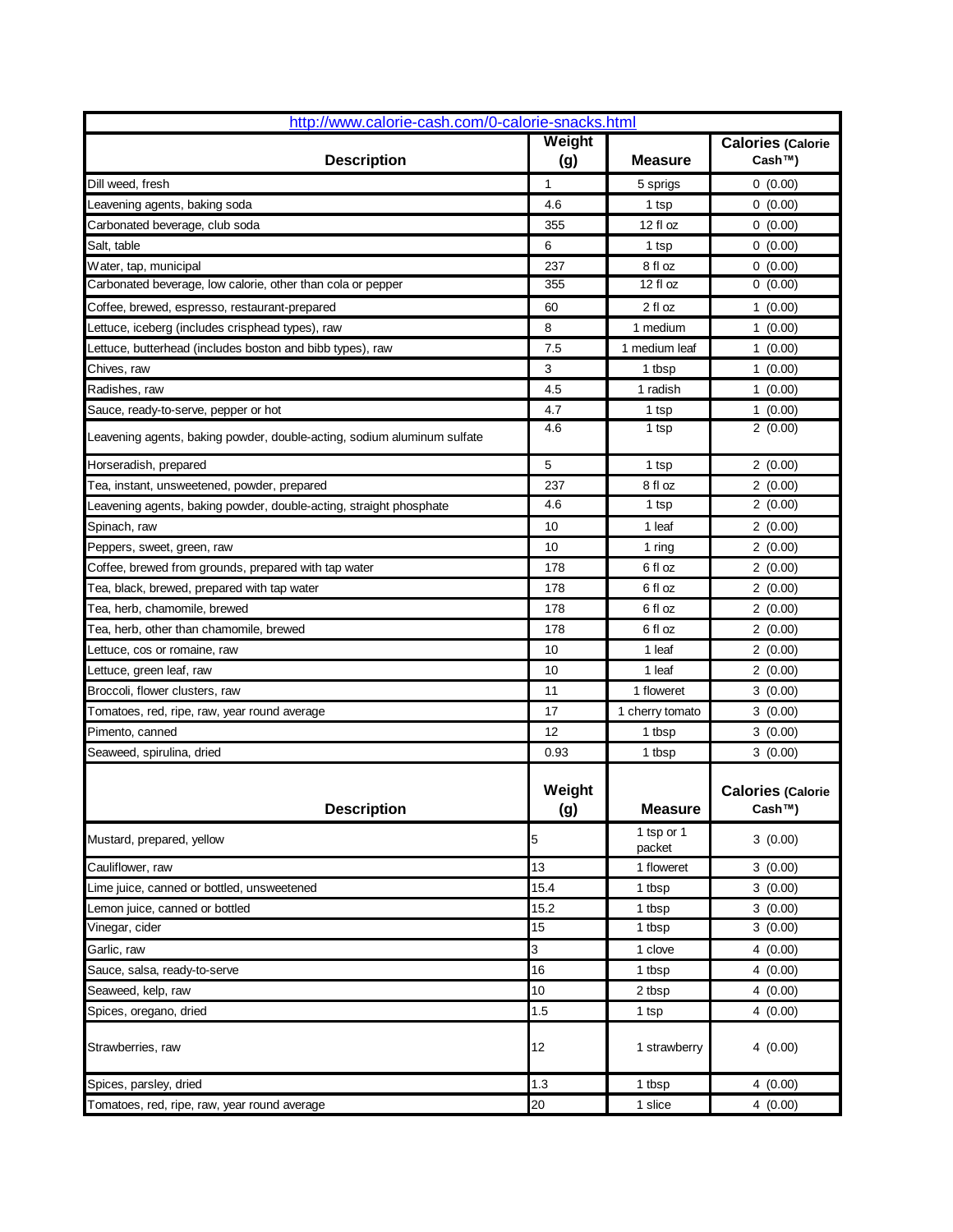| Parsley, fresh                                                                              | 10                      | 10 sprigs           | 4(0.00)                            |
|---------------------------------------------------------------------------------------------|-------------------------|---------------------|------------------------------------|
| Coffee, instant, regular, prepared with water                                               | 179                     | 6 fl oz             | 4(0.00)                            |
| Carrots, baby, raw                                                                          | 10                      | 1 medium            | 4(0.00)                            |
| Spices, pepper, black                                                                       | 2.1                     | 1 tsp               | 5(0.00)                            |
| Tomatoes, sun-dried                                                                         | $\overline{\mathbf{c}}$ | 1 piece             | 5(0.00)                            |
| Leavening agents, baking powder, low-sodium                                                 | 5                       | 1 tsp               | 5(0.00)                            |
| Onions, spring or scallions (includes tops and bulb), raw                                   | 15                      | 1 whole             | 5(0.00)                            |
| Tea, instant, sweetened with sodium saccharin, lemon-flavored, prepared                     | 237                     | 8 fl oz             | 5(0.00)                            |
| Celery, raw                                                                                 | 40                      | 1 stalk             | 6(0.00)                            |
| Tomatoes, sun-dried, packed in oil, drained                                                 | 3                       | 1 piece             | 6(0.00)                            |
| Spices, paprika                                                                             | 2.1                     | 1 tsp               | 6(0.00)                            |
| Catsup                                                                                      | 6                       | 1 packet            | 6(0.00)                            |
| Strawberries, raw                                                                           | 18                      | 1 strawberry        | 6(0.00)                            |
| Spices, cinnamon, ground                                                                    | 2.3                     | 1 tsp               | 6(0.00)                            |
| Onions, raw                                                                                 | 14                      | 1 slice             | 6(0.00)                            |
| Beets, canned, drained solids                                                               | 24                      | 1 beet              | 7(0.00)                            |
| Spices, chili powder                                                                        | 2.6                     | 1 tsp               | 7(0.00)                            |
| Shallots, raw                                                                               | 10                      | 1 tbsp              | 7(0.00)                            |
| Spices, onion powder                                                                        | 2.1                     | 1 tsp               | 7(0.00)                            |
| Carbonated beverage, low calorie, cola or pepper-type, with aspartame, contains<br>caffeine | 355                     | 12 fl oz            | 7(0.00)                            |
| Spinach, raw                                                                                | 30                      | 1 cup               | 7(0.00)                            |
| Celery, cooked, boiled, drained, without salt                                               | 37.5                    | 1 stalk             | 7(0.00)                            |
| Spices, curry powder                                                                        | 2                       | 1 tsp               | 7(0.00)                            |
| Lemonade, low calorie, with aspartame, powder, prepared with water                          | 237                     | 8 fl oz             | 7(0.00)                            |
| Peppers, jalapeno, canned, solids and liquids                                               | 26                      | $1/4$ cup           | 7(0.00)                            |
| Soy sauce made from soy and wheat (shoyu)                                                   | 16                      | 1 tbsp              | 8(0.00)                            |
| Lettuce, green leaf, raw                                                                    | 56                      | 1 cup               | 8(0.00)                            |
| Spices, celery seed                                                                         | 2                       | 1 tsp               | 8(0.00)                            |
| Dessert topping, powdered, 1.5 ounce prepared with 1/2 cup milk                             | 4                       | 1 tbsp              | 8(0.00)                            |
| Lettuce, iceberg (includes crisphead types), raw                                            | 55                      | 1 cup               | 8(0.00)                            |
| Pickles, cucumber, dill or kosher dill                                                      | 65                      | 1 pickle            | 8(0.00)                            |
| Leavening agents, cream of tartar                                                           | 3                       | 1 tsp               | 8(0.00)                            |
| Cream, whipped, cream topping, pressurized                                                  | 3                       | 1 tbsp              | 8(0.00)                            |
| Alfalfa seeds, sprouted, raw                                                                | 33                      | 1 cup               | 8(0.00)                            |
| <b>Description</b>                                                                          | Weight<br>(g)           | <b>Measure</b>      | <b>Calories (Calorie</b><br>Cash™) |
| Spices, garlic powder                                                                       | 2.8                     | 1 tsp               | 9(0.00)                            |
| Hearts of palm, canned                                                                      | 33                      | 1 piece             | 9(0.00)                            |
| Endive, raw                                                                                 | 50                      | 1 cup               | 9(0.00)                            |
| Lime juice, raw                                                                             | 38                      | juice of 1<br>lime  | 10 (0.00)                          |
| Lemon juice, raw                                                                            | 47                      | juice of 1<br>lemon | 10(0.00)                           |
| Lettuce, cos or romaine, raw                                                                | 56                      | 1 cup               | 10(0.00)                           |
| Tomatillos, raw                                                                             | 34                      | 1 medium            | 11 (0.00)                          |